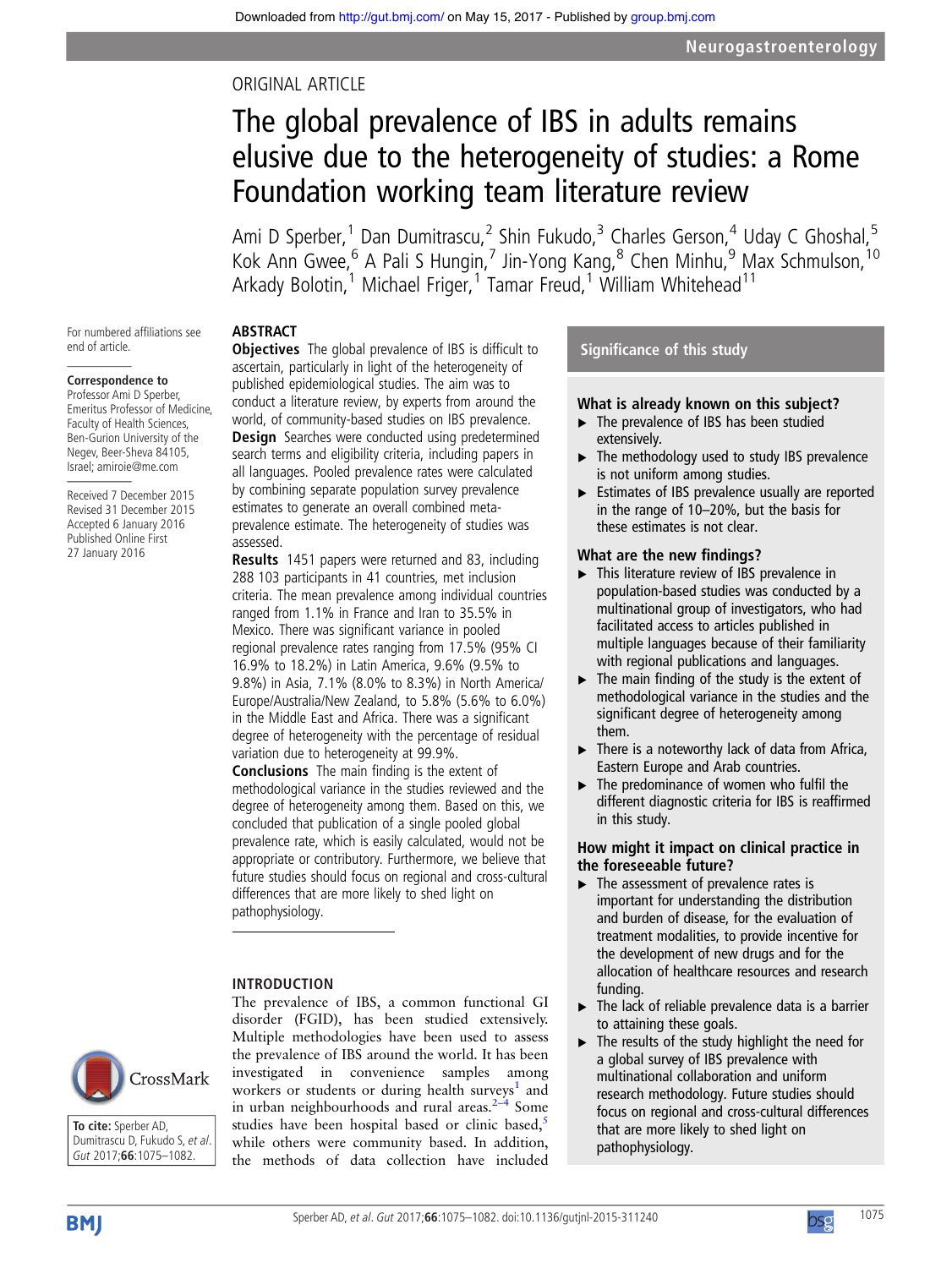in-person household interview, mail survey, telephone survey and, recently, internet survey. Finally, different diagnostic criteria have been used in these studies including the Manning criteria (in different studies either two, three or four of the six original Manning criteria were used to diagnose IBS), Rome I–III and others. $<sup>6</sup>$  $<sup>6</sup>$  $<sup>6</sup>$ </sup>

Determining population prevalence by self-reported symptoms through a questionnaire, in the absence of an established diagnostic biomarker, could lead to an inaccurate estimation of the actual population prevalence rate. There are differences in symptom interpretation and reporting patterns among different countries, geographical regions, and cultural and ethnic groups.<sup>[10 11](#page-5-0)</sup> Even if the survey methodology was uniform, there might be cultural and regional differences in perception, for example, relating to pain, bloating, bowel habit and other symptoms. Thus, gaining a global perspective on the prevalence of IBS remains difficult because of methodological heterogeneity and cultural differences in symptom perception and reporting. Potential confounders in multinational comparative prevalence studies for IBS are shown in box 1. These issues are presented and discussed succinctly by Quigley et  $al$ .<sup>[12](#page-5-0)</sup>

Lovell and Ford reported the results of a systematic review of IBS prevalence.[13](#page-5-0) The authors found a pooled global prevalence of 11.2% (95% CI 9.8% to 12.8%), with a range among countries from 1.1% to 45.0%.

The purpose of the present study was to conduct a literature review of publications reporting the epidemiology and prevalence of IBS in community-based studies in as many languages as possible. A team of experts in the field who represent all regions of the world and are fluent in multiple languages conducted the review.

## METHODS

The Rome Foundation commissioned a Working Team on Cross-cultural, Multinational Research in the FGIDs to address the issues and challenges related to global research in the FGIDs.<sup>10</sup> <sup>14</sup> The full report of the working team can be

Box 1 Potential sources of methodological confounding in multinational comparative IBS prevalence studies

- 1. Variations in diagnostic criteria
	- a. Manning (using two, three or four out of the six criteria) b. Rome I, II, III
- 2. Study population
	- a. Age, gender, class
	-
	- b. Culture, ethnic group, language
	- c. Select group versus representative of general population i. Clinic-based
		- ii. Students, workers, urban versus rural, etc.
- 3. Survey instrument
- a. Questionnaire
	- b. Validation of translated questionnaires
- 4. Survey method
	- a. Mail
	- b. Personal interview
	- c. Telephone
	- d. Self-administered questionnaire
	- e. Internet
- 5. Cultural and regional differences in symptom interpretation and reporting.

downloaded at [http://theromefoundation.org/committees/](http://theromefoundation.org/committees/multinational_com.cfm) multinational com.cfm, and an article summarising the full report was published.<sup>[15](#page-5-0)</sup> One of the working team's mandates was to conduct a review of IBS global epidemiology. The review was conducted by working team members representing different geographical areas, each responsible for using the study protocol and search parameters to identify all relevant studies in their assigned region. Searched databases were Medline, Embase, Web of Science, Cochrane, Latindex, Bireme, SciELO and other databases including recent abstracts, compilations and meeting procedures. In cases where there were other studies cited in the paper that were not identified in the search, they were reviewed for eligibility. In addition, there were no language restrictions and the investigators were encouraged to survey publications in as many languages as they could, getting help from colleagues in their regions to translate when required. The regions covered and the responsible investigators are shown in table 1.

## Search terms and eligibility criteria

The medical literature was searched using the following sequence of terms: IBS OR irritable bowel syndrome OR functional bowel disorder AND epidemiology OR prevalence AND region OR country (eg, Latin America OR Mexico OR Guatemala OR Colombia OR Argentina et al).

Papers and abstracts that were identified by the search terms were considered to be eligible for the study and were included in the analyses in accordance with the criteria shown in [table 2.](#page-2-0) The present paper relates only to the subgroup of studies that were conducted in the general population or were community based. Thus, the full study database of extracted articles is larger than the selected database used in the present analysis because it also contains studies that are not of general or community-based populations.

## Study database and data extraction

Each investigator completed the database for their region and then the individual databases were merged into the final study database. The data that were extracted from all papers included the following variables (if cited in the paper): type of paper and year of publication (eg, journal articles published in 1999 and later, abstracts published from 2006 to 2013); country; language of study; study design (eg, cross-sectional); study setting (eg, urban community); survey instrument (eg, Rome II questionnaire); method of data collection (eg, in-person interview, mail survey, telephone survey), number of participants; females (%); response rate (%); mean age; mean years of education; whether the study was multinational/cross-cultural; IBS prevalence (%);

| Delegation of responsibility for regional literature<br>Table 1<br>searches        |                                                          |  |  |
|------------------------------------------------------------------------------------|----------------------------------------------------------|--|--|
| <b>Region</b>                                                                      | Investigators/s                                          |  |  |
| USA and Canada                                                                     | Charles Gerson and William<br>Whitehead                  |  |  |
| Latin America                                                                      | Max Schmulson                                            |  |  |
| Western Europe                                                                     | Pali Hungin                                              |  |  |
| Eastern Europe                                                                     | Dan Dumitrascu                                           |  |  |
| Japan, Korea                                                                       | Shin Fukudo                                              |  |  |
| China, Malaysia, Thailand, Taiwan, Hong<br>Kong, Singapore, Australia, New Zealand | Kok Ann Gwee and Chen Minhu<br>(assisted by Xiao R Gong) |  |  |
| India and the rest of Asia                                                         | Uday Ghoshal                                             |  |  |
| Middle East, Africa<br>Ami Sperber                                                 |                                                          |  |  |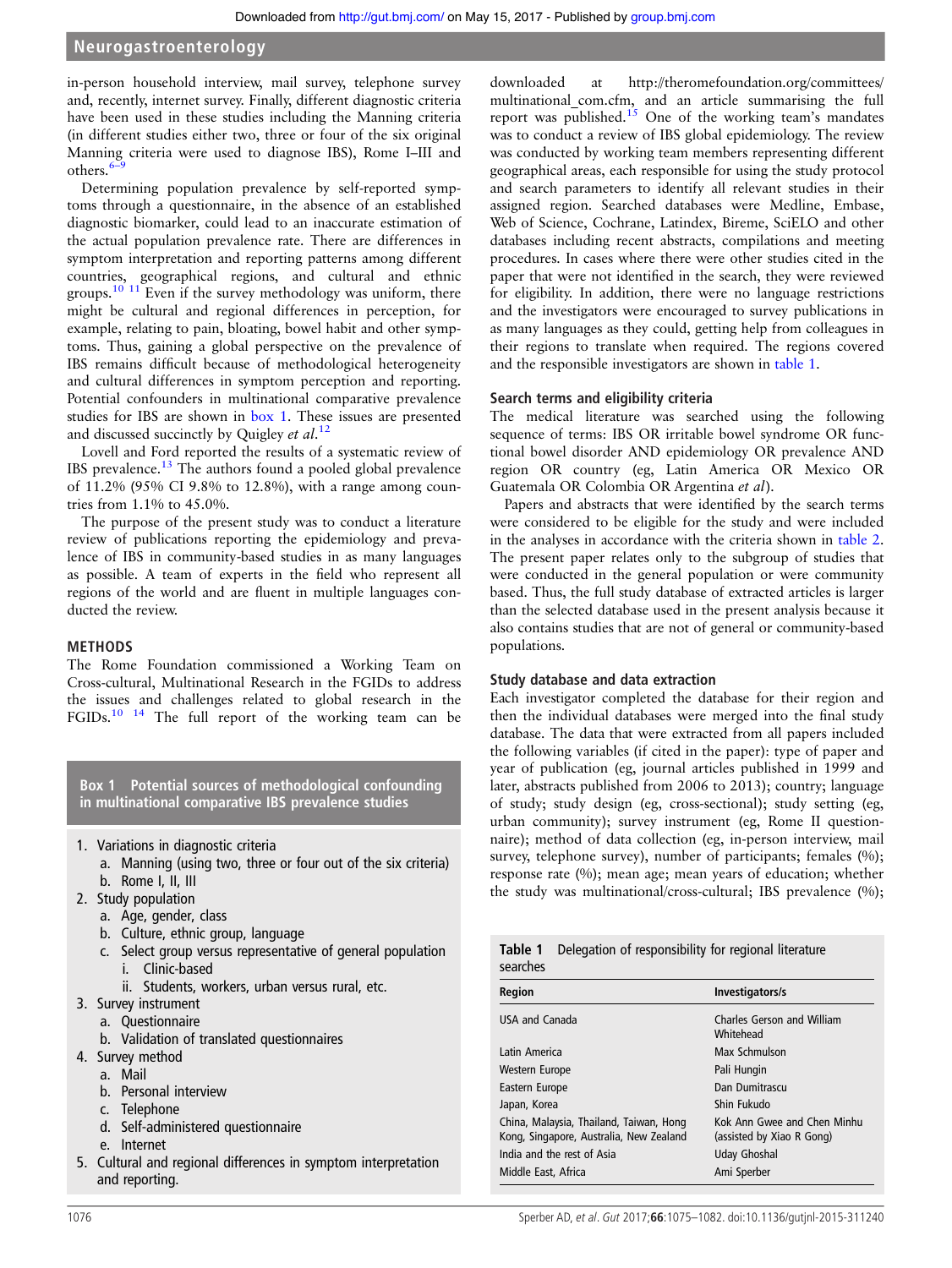<span id="page-2-0"></span>

| Table 2 |  |  |  | Eligibility criteria for the present report |
|---------|--|--|--|---------------------------------------------|
|---------|--|--|--|---------------------------------------------|

| <b>Settings</b>                     | <b>General population or</b><br>community-based studies         |
|-------------------------------------|-----------------------------------------------------------------|
| Study size (number of participants) | >100                                                            |
| Age of participants in study        | >18                                                             |
| Start year for articles             | 1999                                                            |
| Start year for abstracts            | 2006                                                            |
| Diagnostic criteria                 | Manning (2, 3, 4), Rome (I, II, III),<br>others or not reported |

IBS prevalence by gender; IBS-constipation (IBS-C) (%); IBS-diarrhoea (IBS-D) (%); IBS-mixed (%); and IBS-unclassified (%). The earliest year of publication was chosen as 1999, the year that the Rome II diagnostic criteria were developed, based on our perception that epidemiological research in the FGIDs became more rigorous at this time and that, in general, earlier research was less methodologically sound than studies that began around 1999–2000.

The representative for each region selected all papers from their region that were included in the final analyses, in many cases with research assistants. All papers were also read and reviewed by the first author (ADS). In cases where the appropriateness of the study was questioned by ADS, an email exchange with the regional representative was conducted to clarify the issues raised. Where necessary, the first author of the paper was consulted for clarification. The final decision on inclusion was reached by agreement between ADS and the regional representative, and, in some cases, papers were excluded from the study based on this joint review.

#### Statistical analyses

Descriptive analyses were performed using the SPSS software package (V.21, Chicago, Illinois, USA). Descriptive statistics are presented as percentages for categorical variables and means (SD) for continuous variables.

To calculate pooled prevalence rates, we used the appropriate method, as published by Yang,  $16$  which combines separate population survey prevalence estimates into an overall metaprevalence estimate. For the purpose of pooled analyses, the countries were grouped into (a) Asia, (b) North America/ Europe/Australia/New Zealand, (c) Latin America and (d) the Middle East and Africa. For further analysis of the data, we used the Stata software (V.13.1, Stata Corp., Texas, USA). We performed a univariate meta-analysis, in which each group of countries contributes an estimate of a single quantity (eg, IBS, gender), and multivariate meta-analysis, in which groups of countries (geographic regions) contribute estimates of more than one quantity: for example, IBS subgroup by geographic region.

Then, we modelled the effects across regions using consistency and inconsistency models. To analyse variables of interest, we used the univariate random-effects meta-regression model because, compared with a fixed-effect model, it assigns more moderate weights to each study, that is, more weight to small studies and less to large ones. As a result, the CI about each coefficient (and slope) is wider than in the fixed-effect model and the p values corresponding to each coefficient and to the model as a whole are less likely to meet the criterion for statistical significance. This added a negative bias, making statistically significant comparisons more robust.

For the heterogeneity statistic, the weighted sum of squares of the residuals was used as a generalisation of Cochran's Q from

#### RESULTS

#### Studies included in the paper

In all, 1451 papers were returned by the search (figure 1). Of these, 162 met the inclusion criteria and the remaining 1289 were disqualified for the following reasons: non-epidemiological or non-IBS study—737; review—236; duplicate (more than one report for same study)—240; earlier than 1999 for article—33; earlier than 2006 for abstract—4; inappropriate population age —23; inappropriate study design—15; and study population less than 100—1.

Of the 162 publications that met the review criteria, 83 were included in the present report.[2 6 9 19](#page-5-0)–<sup>98</sup> The other 79 were disqualified after further review because they were not population or community based or they were repeat publications of the same data. Of the 83 studies included in this review, 41 were published in the English-language literature. The others were distributed as follows: Spanish—16; Chinese—13; Persian—3; Turkish—2; Arabic, Dutch, Finnish, Greek, Hebrew, Icelandic, Norwegian and Portuguese—1 each.

The final 83 studies included 288 103 participants in 41 countries (the largest study encompassed eight countries). The mean number of participants per study was 3471.1, and the median sample size was 1624.0. The largest numbers of studies, by country, were from China  $(N=8)$ , Japan  $(N=6)$ , and South Korea and Mexico ( $N=5$  each). The mean pooled response rate, reported in 62 studies, was 71.3% (95% CI 71.1 to 71.4). The



Figure 1 Flow diagram of citations retrieved by the literature search and included in the present study.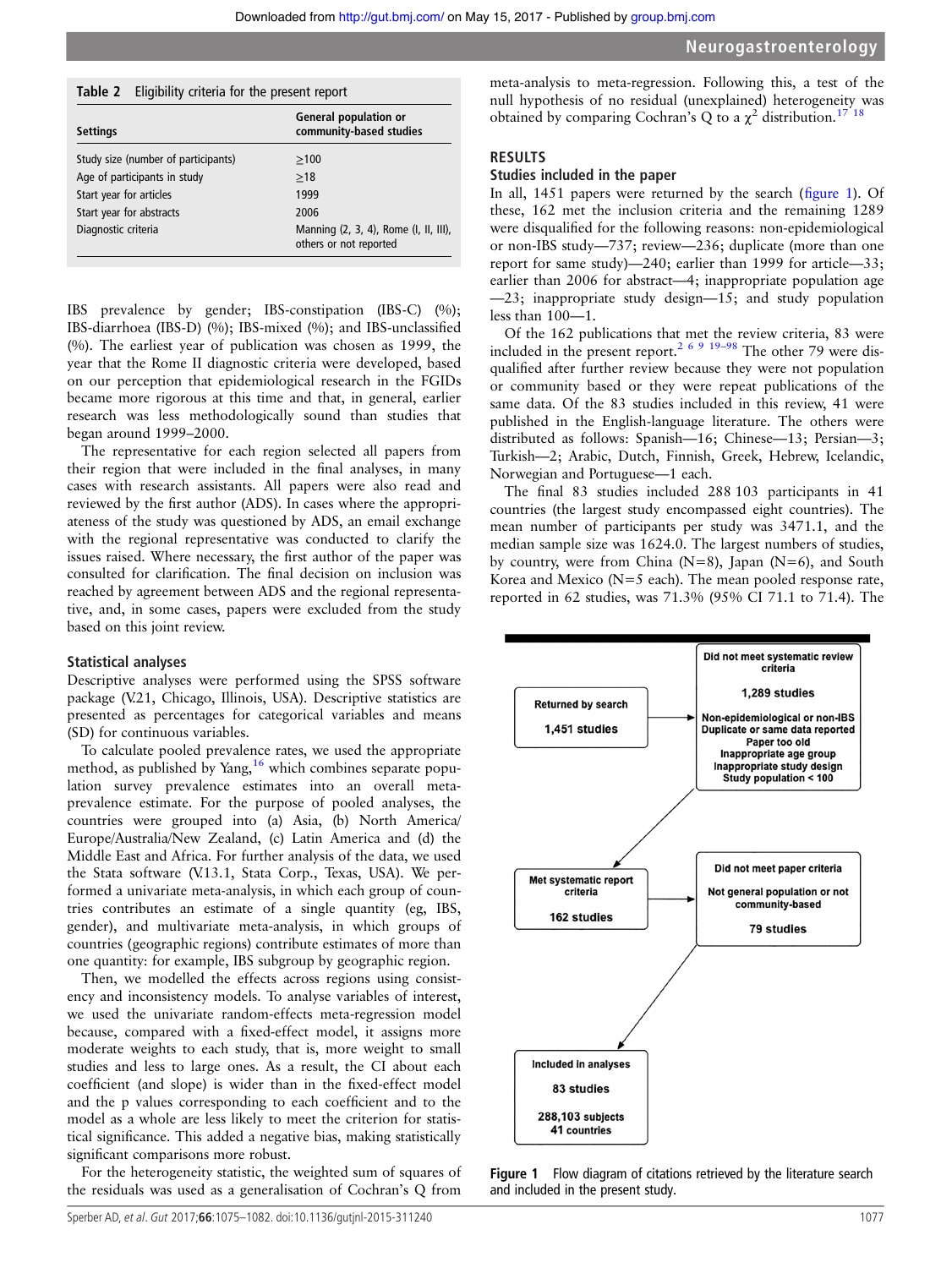response rates by region were 89.0% in Asia (N=19), 85.3% in Latin America ( $N=16$ ), 76.5% in the Middle East and Africa (N=11) and 54.0% in North America/ Europe/Australia/New Zealand (N=19).

In 77 papers (92.8%), the authors reported the method of data collection including personal interview (N=40 (51.9%)), mail (N=16 (20.8%)) and telephone (N=9 (11.7%)). Personal interviews were the method of data collection in 16 of 21 studies from Asia (76.2%), 9 of 12 studies (75%) from the Middle East, 9 of 12 studies (75%) from Africa, and 8 of 14 studies (57.1%) from Latin America. Personal interviews were less commonly employed in North America/ Europe/Australia/ New Zealand (7 of 23, 30.4%) with more studies using mailed questionnaires (13 of 23, 56.0%) and some using telephone interviews (3 of 23, 13.0%). IBS prevalence by survey method was 6.8% by personal interview, 10.5% by mail questionnaire and 8.0% by telephone interview for all regions taken together.

#### Diagnostic criteria

Twelve studies used the Manning criteria (7 as a single criterion), 12 used Rome I (7 as a single criterion), 38 Rome II (36 as a single criterion), 14 Rome III (12 as a single criterion) and 7 used other criteria. IBS prevalence by diagnostic criteria was 7.8% by Rome II (N=38), 8.3% by Manning criteria, 6.7% by Rome I, 9.1% by Rome III and 12.8% in studies in which the diagnostic criterion was not specified. Table 3 presents regional IBS prevalence rates by method of data collection and diagnostic criteria.

#### Sociodemographic variables

Of the 288 103 participants, 55.0% (95% CI 46.2% to 69.4%) were females (N=74 studies) with a range from  $28\%$ <sup>[96](#page-7-0)</sup> to 74.3%.<sup>[31](#page-6-0)</sup> The mean age was 40.0 (95% CI 31.2 to 51.0) years with a range from 27.7 years (Vietnam)<sup>[51](#page-6-0)</sup> to 53.0 years (Germany). $5$ 

#### Prevalence rates

#### Individual study rates

The 83 studies were conducted in 41 countries. The mean IBS prevalence by country ranged from  $3.3\%$  in France (N=3) studies) to  $31.6\%$  in Nigeria (N=1 study). There was a significant difference in the mean prevalence among countries

| <b>Table 3</b> Comparison of regional pooled prevalence rates (%) for<br>IBS by sex, survey method and diagnostic criteria |                  |                                          |              |                |  |
|----------------------------------------------------------------------------------------------------------------------------|------------------|------------------------------------------|--------------|----------------|--|
|                                                                                                                            | Latin<br>America | USA/Europe/<br>Australia/<br>New Zealand | Asia         | Middle<br>East |  |
| Sex                                                                                                                        |                  |                                          |              |                |  |
| Male                                                                                                                       | 12.5             | 6.1                                      | 8.4          | 4.6            |  |
| Female                                                                                                                     | 20.5             | 10.4                                     | 10.4         | 6.2            |  |
| Survey method                                                                                                              |                  |                                          |              |                |  |
| Mail questionnaire                                                                                                         | $20.0$ (N=5)     | $8.9$ (N=13)                             | $11.9 (N=3)$ | $\mathbf{0}$   |  |
| Personal interview                                                                                                         | $12.5$ (N=8)     | $6.9$ (N=7)                              | $7.6$ (N=16) | 4.7 ( $N=9$ )  |  |
| Telephone                                                                                                                  | $24.7 (N=1)$     | $7.9$ (N=3)                              | 4.8 $(N=2)$  | $6.2$ (N=3)    |  |
| Diagnostic criteria                                                                                                        |                  |                                          |              |                |  |
| Manning                                                                                                                    | 24.8 $(N=2)$     | $8.1$ (N=8)                              | $7.0 (N=2)$  | $\mathbf{0}$   |  |
| Rome I                                                                                                                     | $\mathbf{0}$     | $6.8$ (N=7)                              | $6.6$ (N=5)  | $\mathbf{0}$   |  |
| Rome II                                                                                                                    | $20.4$ (N=8)     | $7.9 (N=7)$                              | $5.7$ (N=10) | $9.0 (N=13)$   |  |
| Rome III                                                                                                                   | $15.2 (N=5)$     | $29.2 (N=1)$                             | $12.9$ (N=6) | $1.5$ (N=2)    |  |
| Other                                                                                                                      | $12.5$ (N=2)     | $12.9 (N=2)$                             | $12.9 (N=2)$ | $\mathbf{0}$   |  |

(p<0.0001). The prevalence, in individual studies, ranged from 1.1% in France<sup>71</sup> and Iran<sup>94</sup> to  $35.5\%$  in Mexico.<sup>[97](#page-7-0)</sup> Different studies from the same country yielded, in some cases, a broad range of results. For example, in the five studies included in this paper from Mexico, the prevalence rates were  $4.4\%$ ,<sup>8</sup>  $16.0\%,^{84}$   $16.9\%,^{81}$  $16.9\%,^{81}$  $16.9\%,^{81}$   $28.9\%^{85}$  $28.9\%^{85}$  $28.9\%^{85}$  and  $35.5\%$ .

Forty-two studies reported prevalence rates for IBS subgroups (IBS-D, IBC-C, etc). There was a difference in the prevalence of IBS-C among the regions, ranging from 12.7% for Asia, 13.6% for North America/Western Europe/Australia/New Zealand, 39.4% for Latin America, to 43.3% for the Middle East. The data were not sufficient to make other analyses of IBS by subtype.

#### Pooled rates

[Table 4](#page-4-0) shows the pooled prevalence rate for IBS per region. Pooled prevalence rates were higher in women than men (10.2% vs 8.8%), and prevalence rates were also higher in women than men in each region separately [\(table 4](#page-4-0)).

The highest prevalence rate was found in Latin America at 17.5% (95% CI 16.9% to 18.2%). Although there were many studies conducted in Latin America (N=17, 20.5% of all studies), the total number of participants in that region was low (N=12 805, 4.4% of all subjects). Thus, the studies in that region had substantially lower sample sizes than other regions of the world, with a mean in Latin America of 753, compared with 4491 for North America, Western Europe, Australia/New Zealand, 3999 for Asia and 3844 for the Middle East.

There was a statistically significant degree of heterogeneity among the geographical regions, using North America/Europe/ Australia/New Zealand [\(table 5](#page-4-0)) as the reference region and confirmed using Latin America as the reference group (not shown) in two separate runs. The results of the univariate random-effects meta-regression for IBS by region appear in [table 5.](#page-4-0)

#### **DISCUSSION**

We conducted a review of IBS prevalence in 83 general population or community-based studies conducted around the world and reported in multiple languages. We believe that the most significant finding of the present study is the extent of methodological variance in the included studies and the statistically significant degree of heterogeneity among them, not the calculated pooled global IBS prevalence or even the prevalence by geographical region. This result should not be surprising in light of the variation in sample size, setting, diagnostic criteria, method of data collection and overall research methodology.<sup>[99](#page-7-0)</sup> In fact, our results show very heterogeneous results when comparing IBS prevalence rates by regions and potential confounding factor, for example, method of data collection and diagnostic criteria used [\(table 4\)](#page-4-0).

Compounding these factors are potential cultural differences in the reporting and interpretation of symptoms<sup>[15](#page-5-0)</sup> and the effect of inappropriate translation of study questionnaires.<sup>100</sup> <sup>101</sup>

In this respect, our results are compatible with those reported by Lovell and Ford $13$  since they also found significant heterogeneity between studies in all of their statistical analyses, although they placed less emphasis on this finding. The review by Lovell and Ford included 80 articles, while the present study includes 83. Thus, the question might arise as to why the present study did not contain a much larger number of papers since it has more foreign language articles and could include articles published after the Lovell and Ford paper. We believe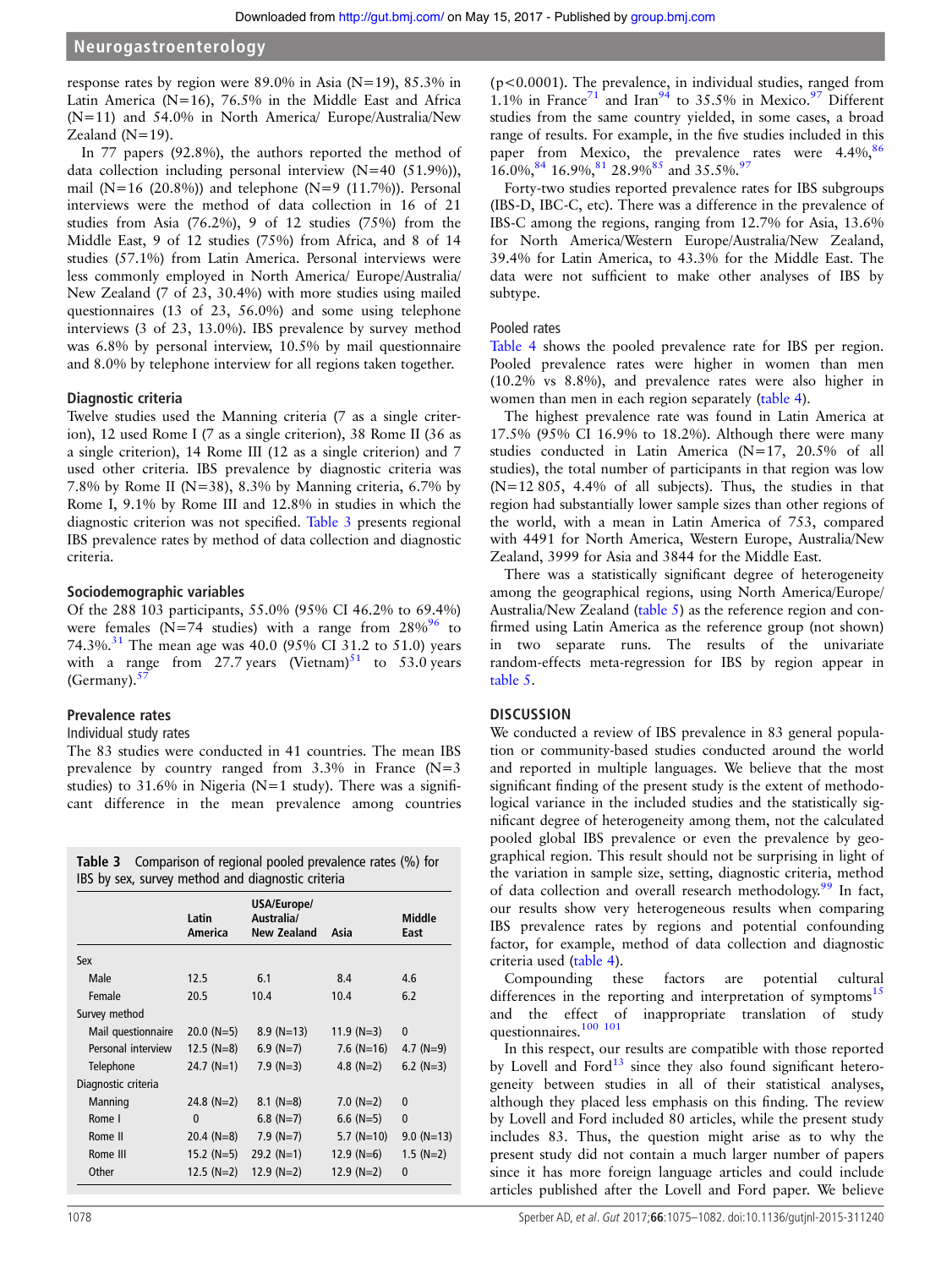| Region                                     | <b>Studies</b><br>N | <b>Subjects</b><br>N | Prevalence<br>% (95% CI)<br>$(N=83)$ | Gender<br>% female (95% CI)<br>$(N=74)$ | Age<br>Mean (95% CI)<br>$(N=53)$ |
|--------------------------------------------|---------------------|----------------------|--------------------------------------|-----------------------------------------|----------------------------------|
| Asia                                       | 25                  | 114 474              | $9.6$ (9.5 to 9.8)                   | 51.3 (43.5 to 59.0)                     | 39.6 (27.7 to 52.5)              |
| North America/Europe/Australia/New Zealand | 26                  | 116 752              | 8.1 (7.0 to 8.3)                     | 56.3 (51.0 to 71.0)                     | 43.3 (31.5 to 53.0)              |
| Latin America                              | 17                  | 12 805               | 17.5 (16.9 to 18.2)                  | 59.4 (28.0 to 69.4)                     | 37.5 (29.4 to 47.7)              |
| Middle East/Africa                         | 15                  | 44 0 72              | 5.8 $(5.5 \text{ to } 6.0)$          | 55.7 (50.0 to 71.6)                     | 40.5 (32.3 to 49.9)              |
| All                                        | 83                  | 288 103              | 8.8 (8.7 to 8.9)                     | 55.0 (46.2 to 69.4)                     | 40.0 (31.2 to 51.0)              |

<span id="page-4-0"></span>Table 4 IBS prevalence, gender and age by geographical region

Prevalence=pooled prevalence; gender and age are unadjusted for sample size within regions.

that there are several explanations for this outcome: (a) the time frame for the Lovell and Ford review was 1947–2011, while the time frame for the present study was much shorter from 1999 to 2013; (b) the Lovell and Ford review included studies with subjects from the age of 15 and above while the present one included studies with subjects from the age of 18 and above; and (c) the lower limit for the number of study subjects in the Lovell and Ford review was 50, while the lower limit in the present study was 100.

Prevalence rates are important for multiple reasons including (a) for epidemiologists and health economists—the distribution and burden of disease; (b) for clinicians—commonality of disease, probability of diagnosis and evaluation of treatment modalities; (c) for the pharmaceutical industry and regulators incentive to develop new drugs; (d) for health policymakers allocation of healthcare resources and research funding; (e) for clinicians, epidemiologists, medical anthropologists, etc—cross-cultural comparisons; and (f) for all—the satisfaction of intellectual and scientific curiosity.

There is a noteworthy lack of data from certain areas of the world. The African continent is almost completely unrepre-sented, and most studies conducted there<sup>[5](#page-5-0)</sup>  $102$  were on select populations, which disqualified them from inclusion in the present review. Other regions that were seriously underrepresented are Eastern Europe and the Arab world. Surprisingly, there were only two studies<sup>[31 32](#page-6-0)</sup> from the USA and Canada that were considered to meet the study inclusion criteria. We believe this is a consequence of a shift in emphasis from overall prevalence of IBS in the population to the association of IBS diagnosis with other characteristics such as age, race, ethnicity and socioeconomic status. Also, the absence of a centralised healthcare system could limit epidemiological studies in the USA.

|                 | Table 5 Univariate random-effects meta-regression for IBS, by |
|-----------------|---------------------------------------------------------------|
|                 | region with North America/Europe/Australia/New Zealand as the |
| reference group |                                                               |

| Pooled<br>prevalence | Coefficient |      | p<br>Value | 95% CI             |
|----------------------|-------------|------|------------|--------------------|
| 19.24                | 7.19        | 2.17 | 0.001      | 2.86 to 11.52      |
| 8.14                 | $-3.92$     | 1.84 | 0.036      | $-7.58$ to $-0.26$ |
| 10.53                | $-1.52$     | 2.68 | 0.571      | $-6.85$ to 3.81    |
| 12.05                | 12.86       | 7.45 | 1.000      | $-2.25$ to 27.96   |
|                      |             |      | - SE       |                    |

Proportion of between-study variation explained—24.0%.

Despite the heterogeneity of results, which makes it difficult to assess the global prevalence of IBS, it is clearly a prevalent disorder. The Lovell and Ford review is a landmark report on global IBS prevalence. Nevertheless, we believe that the results of the present study had an advantage in that it accessed more bibliographic depositories including languages other than English and had a large group of expert investigators who reviewed the literature in their own regions with expert translation at hand when needed. In fact, judging by its list of references, the Lovell and Ford study had less than half the number of articles that were published in a language other than English, compared with the present study, particularly in Spanish and Chinese. One of their conclusions was that there is a scant amount of published data from Central America (eg, Mexico). We have included several relevant studies from that region. Thus, the two reviews can be viewed as complementary, and similar conclusions can be drawn from them, especially relating to the heterogeneity of methodologies used in epidemiological studies of IBS, with the inherent implications for the interpretation of prevalence comparisons.

Another finding that is consistent throughout the studies is the predominance of females. Some individual studies, for example, from India, have shown higher rates among men than women. These studies are usually from a clinical setting and may reflect higher consulter rates among men than women in certain cultures.<sup>103–[105](#page-7-0)</sup> Although the prevalence of IBS among men is lower than women, it is still high in absolute terms, justifying and even mandating the inclusion of men in clinical trials.

The main strengths of this study include the rigorous design and search parameters, the exclusion of non-population-based and non-community studies, the composition of the expert team that reviewed all the papers by region, and the inclusion of many non-English-language papers, articles published in journals not included in major repositories and recent abstracts. The meta-regression analysis assured a pooled prevalence that combines separate population survey prevalence estimates to generate an overall combined estimate. The results of the heterogeneity analyses made it clear that we cannot infer that the overall pooled prevalence is a reliable statistic. Thus, the heterogeneity of the results precludes firm conclusions as to the global prevalence of IBS. However, we do not regard this as a study limitation; rather, it is a clear outcome of the study, which can drive future research.

A potential limitation of this study is that we did not have a formal requirement that the data search and extraction be conducted in duplicate. However, there were several safeguards in place. No article was accepted as eligible for review unless both the regional PI and the study PI (ADS) approved it. As mentioned above, in all cases of doubt the paper's eligibility was determined by joint review and, in some cases, papers originally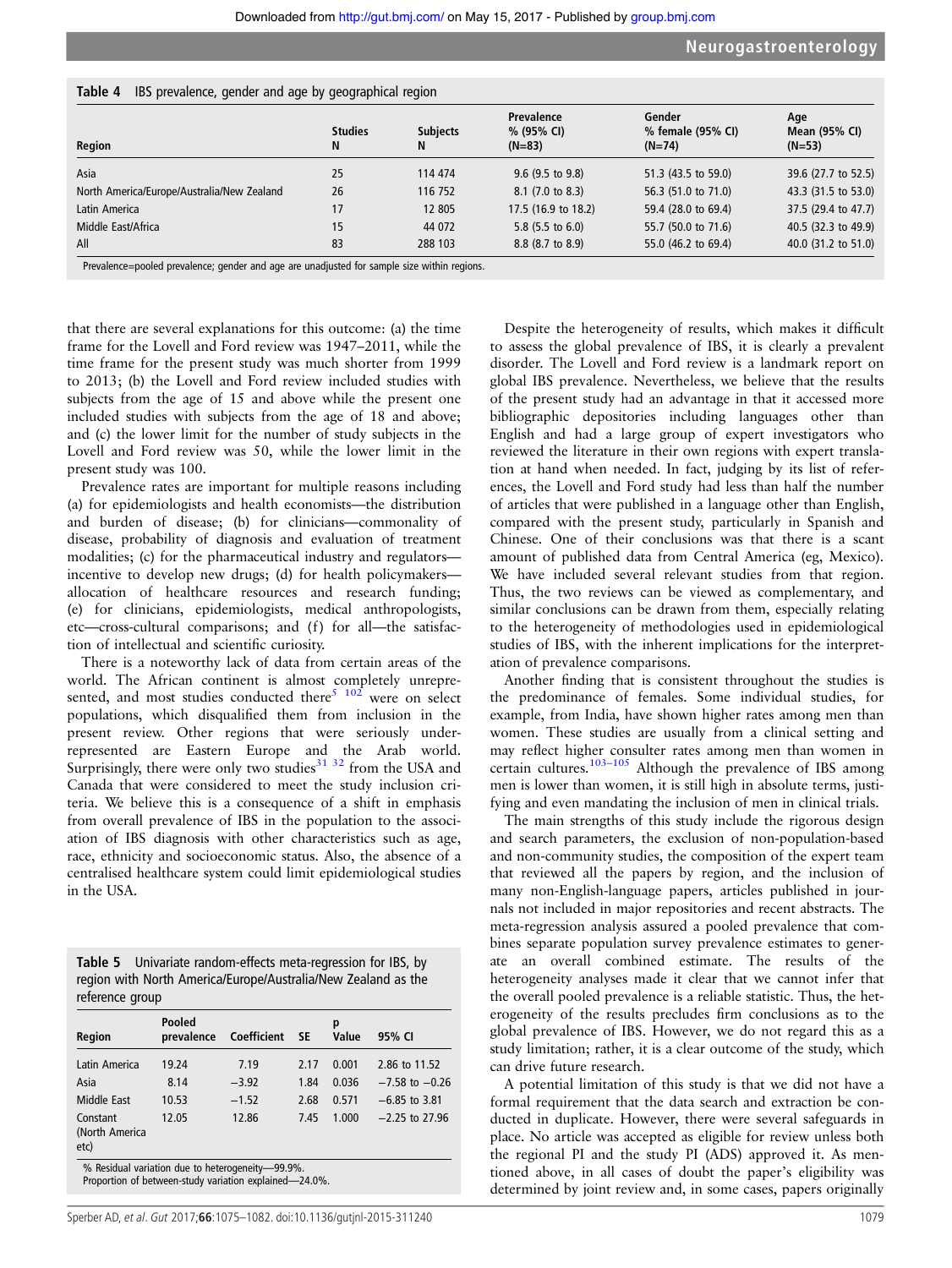<span id="page-5-0"></span>considered eligible for the study were rejected. In addition, although duplicate searches were not mandated, in practice in most regions there was more than one investigator who determined the eligibility of the papers that they extracted and this was followed by the overall review of eligibility by the first author.

Other potential limitations include insufficient or absent data from some areas of the world. Again, since this reflects the actual situation it is less a limitation than an outcome of the study. The allocation of regions for data analyses could be somewhat problematic in that some regions may be more heterogeneous than others. An alternative approach that might reduce heterogeneity could be to assess IBS prevalence in pooled studies by diagnostic criteria or method of data collection, which we did in secondary analyses. However, many papers used more than one diagnostic criterion in the same study and some did not use the more established criteria at all, so this approach also has inherent difficulties. Another strategy could be to define smaller geographical regions, for example, to divide Asia and/or Latin America into smaller, more homogeneous subregions. However, the number of regions for analysis would increase and the number for each region would become small, in some cases to the point of obviating useful analyses. Decisions of this type always entail a trade-off, and the final decision is always likely to engender criticism.

In conclusion, given current methodological limitations, the goal of ascertaining a globally representative prevalence rate for IBS is likely to elude researchers for some time. However, this might actually be less important than determining reliable regional estimates of IBS prevalence and comparing these differences among regions in terms of variables such as diet, exposure to pathogens, healthcare practices, psychological variables, and prevailing cultural and religious beliefs. Studies with this more limited goal may advance our understanding of the pathophysiology of IBS and improve its medical management more effectively than a global estimate of IBS prevalence.

#### Author affiliations <sup>1</sup>

<sup>1</sup> Faculty of Health Sciences, Ben-Gurion University of the Negev, Beer-Sheva, Israel <sup>2</sup>2nd Medical Department of Internal Medicine, University of Medicine and Pharmacy, Cluj-Napoca, Romania

<sup>3</sup>Department of Behavioral Medicine, Tohoku University Graduate School of Medicine, Seiryo Aoba, Japan

<sup>4</sup> Division of Gastroenterology, Mt. Sinai School of Medicine, Mind-Body Digestive Center, New York, New York, USA

<sup>5</sup>Department of Gastroenterology, Sanjay Gandhi Postgraduate Institute of Medical Sciences (SGPGI), Lucknow, India

<sup>6</sup>Department of Medicine, Yong Loo Lin School of Medicine, National University of Singapore, Singapore, Singapore

<sup>7</sup>Durham University School of Medicine, Pharmacy and Health, Wolfson Research Institute, Stockton-on-Tees, UK

- <sup>8</sup> Department of Gastroenterology, St. George's Hospital, London, UK<br><sup>9</sup> Department of Gastroenterology, The First Affiliated Hospital of Sun
- <sup>9</sup>Department of Gastroenterology, The First Affiliated Hospital of Sun Yat-Sen University, Guangzhou, China
- <sup>10</sup>Laboratory of Liver, Pancreas and Motility (HIPAM), Unit of Research in Experimental Medicine, Faculty of Medicine, Universidad Nacional Autonoma de Mexico (UNAM), Hospital General de México, Mexico City, Mexico<br><sup>11</sup>Center for Functional GI & Motility Disorders, University of North Carolina at

Chapel Hill, Chapel Hill, North Carolina, USA

Acknowledgements The authors would like to acknowledge the contribution of Drs Eamonn Quigley and Enrico Corazziari, who reviewed the draft manuscript and suggested important revisions.

Contributors ADS was involved in the study concept and design; acquisition of data; analysis and interpretation of data; drafting of the manuscript; critical revision of the manuscript for important intellectual content; statistical analysis. DD was involved in the study concept and design; acquisition of data; critical revision of the manuscript for important intellectual content. SF, CG, UCG, KAG, J-YK, MS, WW and APSH were involved in the study concept and design; acquisition of data;

analysis and interpretation of data; critical revision of the manuscript for important intellectual content. CM was involved in the acquisition of data; critical revision of the manuscript for important intellectual content. AB, MF and TF were involved in the analysis and interpretation of data; critical revision of the manuscript for important intellectual content; statistical analysis. All authors approved the manuscript for submission.

#### Competing interests None declared.

Provenance and peer review Not commissioned; externally peer reviewed.

#### **REFERENCES**

- 1 Tan YM, Goh KL, Muhidayah R, et al. Prevalence of irritable bowel syndrome in young adult Malaysians: a survey among medical students. [J Gastroenterol Hepatol](http://dx.doi.org/10.1046/j.1440-1746.2003.03212.x) 2003;18:1412–16.
- 2 Masud MA, Hasan M, Azad Khan AK. Irritable bowel syndrome in a rural community in Bangladesh: prevalence, symptoms pattern, and health care seeking behavior. [Am J Gastroenterol](http://dx.doi.org/10.1111/j.1572-0241.2001.03760.x) 2001;96:1547–52.
- Danivat D, Tankeyoon M, Sriratanaban A. Prevalence of irritable bowel syndrome in a non-Western population. **[BMJ](http://dx.doi.org/10.1136/bmj.296.6638.1710) 1988**;296:1710.
- 4 Bi-Zhen W, Qi-Ying P. Functional bowel disorders in apparently healthy Chinese people. Chin J Epid 1988;9:345–9.
- 5 Lule GN, Amayo EO. Irritable bowel syndrome in Kenyans. East Afr Med J 2002;79:360–3.
- 6 Mearin F, Badia X, Balboa A, et al. Irritable bowel syndrome prevalence varies enormously depending on the employed diagnostic criteria: comparison of Rome II versus previous criteria in a general population. [Scand J Gastroenterol](http://dx.doi.org/10.1080/00365520152584770) 2001;3:1155–61.
- 7 Sperber AD, Shvartzman P, Friger M, et al. A comparative reappraisal of the Rome II and Rome III diagnostic criteria: are we getting closer to the 'true' prevalence of irritable bowel syndrome? [Eur J Gastroenterol Hepatol](http://dx.doi.org/10.1097/MEG.0b013e32801140e2) 2007;19:441-7.
- 8 Agréus L. Rome? Manning? Who cares? [Am J Gastroenterol](http://dx.doi.org/10.1111/j.1572-0241.2000.03171.x) 2000;95:2679-81.
- 9 Morgan D, Martin C, Peña E, et al. Significant differences in Rome II and Rome III determination of FGID prevalence: Population-based assessments in Central America. Gastroenterology 2008;134(Suppl 1):A-418.
- 10 Sperber AD, Drossman DA, Quigley EM. IBS—The global perspective (a Rome Foundation-WGO symposium). [Am J Gastroenterol](http://dx.doi.org/10.1038/ajg.2012.106) 2012;107:1602–9.
- 11 Sperber AD, Gwee K-A, Hungin AP, et al. Conducting Multinational, Cross-cultural Research in the Functional GI Disorders and Fostering Multinational Research Networks. Secondary Conducting Multinational, Cross-cultural Research in the Functional GI Disorders and Fostering Multinational Research Networks. 2014. [http://www.romecriteria.org/committees/WorkingTeamFinalReport\\_Jan2014.pdf](http://www.romecriteria.org/committees/WorkingTeamFinalReport_Jan2014.pdf)
- 12 Quigley EM, Abdel-Hamid H, Barbara G, et al. A global perspective on irritable bowel syndrome: a consensus statement of the World Gastroenterology Organisation Summit Task Force on irritable bowel syndrome. [J Clin Gastroenterol](http://dx.doi.org/10.1097/MCG.0b013e318247157c) 2012;46:356–66.
- 13 Lovell RM, Ford AC. Global prevalence of and risk factors for irritable bowel syndrome: a meta-analysis. [Clin Gastroenterol Hepatol](http://dx.doi.org/10.1016/j.cgh.2012.02.029) 2012;10:712-21.e4.
- 14 Sperber AD. The challenge of cross-cultural, multi-national research: potential benefits in the functional gastrointestinal disorders. [Neurogastroenterol Motil](http://dx.doi.org/10.1111/j.1365-2982.2009.01276.x) 2009;21:351–60.
- 15 Sperber AD, Gwee KA, Hungin AP, et al. Conducting multinational, cross-cultural research in the functional gastrointestinal disorders: issues and recommendations. A Rome Foundation working team report. [Aliment Pharmacol Ther](http://dx.doi.org/10.1111/apt.12942) 2014;40:1094–102.
- 16 Yang B. Meta Prevalence Estimates. Generating combined prevalence estimates from separate population surveys: NSW Department of Health, Center for Epidemiology and Research, 2007.
- 17 Higgins JP, Thompson SG. Controlling the risk of spurious findings from meta-regression. *[Stat Med](http://dx.doi.org/10.1002/sim.1752)* 2004:23:1663-82.
- 18 Lipsey MW, Wilson DB. Practical Meta-Analysis. Thousand Oaks, CA: Sage, 2001.
- 19 Drug VL, Oprea L, Bunescu L, et al. The epidemiology of the Irritable Bowel Syndrom in urban general population. Rom J Gastroenterol 2000;9:83-6.
- 20 Ziółkowski BA, Pacholec A, Kudlicka M, et al. Prevalence of abdominal symptoms in the Polish population. Przegląd Gastroenterologiczny 2012;7:20–5.
- 21 Jeong JJ, Choi MG, Cho YS, et al. Chronic gastrointestinal symptoms and quality of life in the Korean population. [World J Gastroenterol](http://dx.doi.org/10.3748/wjg.14.6388) 2008;14:6388-94.
- 22 Kawamura A, Adachi K, Takashima T, et al. Prevalence of irritable bowel syndrome and its relationship with Helicobacter pylori infection in a Japanese population. [J Gastroenterol Hepatol](http://dx.doi.org/10.1046/j.1440-1746.2001.02454.x) 2001;16:384–8.
- 23 Miwa H. Prevalence of irritable bowel syndrome in Japan: Internet survey using Rome III criteria. Patient Prefer Adherence 2008;2:143–7.
- 24 Lee SY, Lee KJ, Kim SJ, et al. Prevalence and risk factors for overlaps between gastroesophageal reflux disease, dyspepsia, and irritable bowel syndrome: a population-based study. [Digestion](http://dx.doi.org/10.1159/000211715) 2009;79:196–201.
- 25 Hongo M. Epidemiology of FGID symptoms in Japanese general population with reference to life style. [J Gastroenterol Hepatol](http://dx.doi.org/10.1111/j.1440-1746.2011.06632.x) 2011;26(Suppl 3):19–22.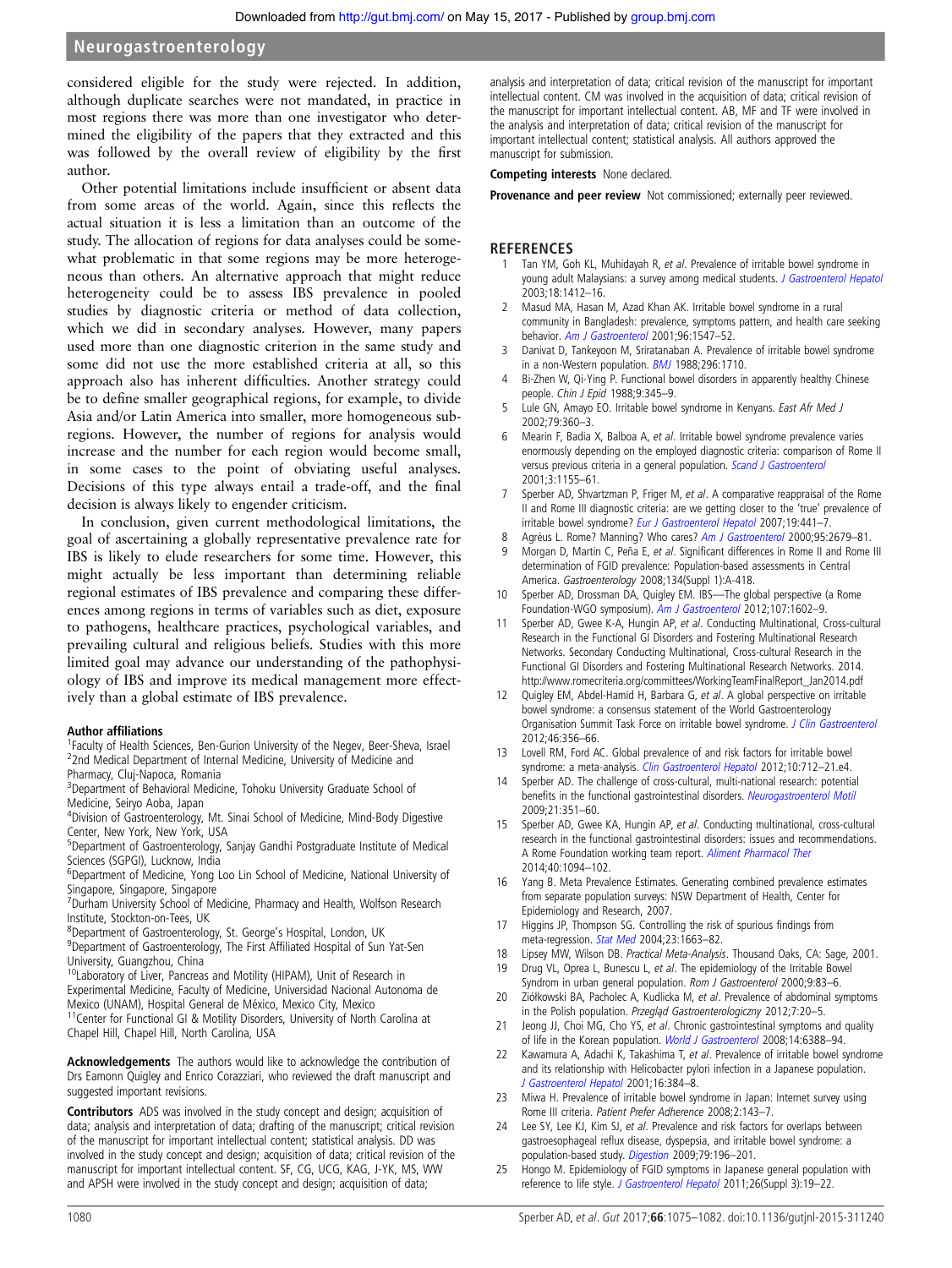- <span id="page-6-0"></span>26 Park DW, Lee OY, Shim SG, et al. The Differences in Prevalence and Sociodemographic Characteristics of Irritable Bowel Syndrome According to Rome II and Rome III. [J Neurogastroenterol Motil](http://dx.doi.org/10.5056/jnm.2010.16.2.186) 2010;16:186–93.
- 27 Kumano H, Kaiya H, Yoshiuchi K, et al. Comorbidity of irritable bowel syndrome, panic disorder, and agoraphobia in a Japanese representative sample. [Am J](http://dx.doi.org/10.1111/j.1572-0241.2004.04048.x) [Gastroenterol](http://dx.doi.org/10.1111/j.1572-0241.2004.04048.x) 2004;99:370–6.
- 28 Yun CH, Lee SK, Kim H, et al. Association between irritable bowel syndrome and restless legs syndrome in the general population. [J Sleep Res](http://dx.doi.org/10.1111/j.1365-2869.2012.01011.x) 2012;21:569-76.
- 29 Matsuzaki J, Suzuki H, Fukushima Y, et al. High frequency of overlap between functional dyspepsia and overactive bladder. [Neurogastroenterol Motil](http://dx.doi.org/10.1111/j.1365-2982.2012.01939.x) 2012;24:821–7.
- 30 Han SH, Lee OY, Bae SC, et al. Prevalence of irritable bowel syndrome in Korea: population-based survey using the Rome II criteria. [J Gastroenterol Hepatol](http://dx.doi.org/10.1111/j.1440-1746.2006.04269.x) 2006;21:1687–92.
- 31 Li FX, Patten SB, Hilsden RJ, et al. Irritable bowel syndrome and health-related quality of life: a population-based study in Calgary, Alberta. Can J Gastroenterol 2003;17:259–63.
- 32 Locke GR III, Zinsmeister AR, Fett SL, et al. Overlap of gastrointestinal symptom complexes in a US community. [Neurogastroenterol Motil](http://dx.doi.org/10.1111/j.1365-2982.2004.00581.x) 2005;17:29-34.
- 33 Perveen I, Hasan M, Masud MA, et al. Irritable bowel syndrome in a Bangladeshi urban community: prevalence and health care seeking pattern. [Saudi J](http://dx.doi.org/10.4103/1319-3767.56099) [Gastroenterol](http://dx.doi.org/10.4103/1319-3767.56099) 2009;15:239–43.
- 34 Makharia GK, Verma AK, Amarchand R, et al. Prevalence of irritable bowel syndrome: a community based study from northern India. [J Neurogastroenterol](http://dx.doi.org/10.5056/jnm.2011.17.1.82) [Motil](http://dx.doi.org/10.5056/jnm.2011.17.1.82) 2011;17:82–7.
- 35 Shah SS, Bhatia SJ, Mistry FP. Epidemiology of dyspepsia in the general population in Mumbai. Indian J Gastroenterol 2001;20:103–6.
- 36 Husain N, Chaudhry IB, Jafri F, et al. A population-based study of irritable bowel syndrome in a non-Western population. [Neurogastroenterol Motil](http://dx.doi.org/10.1111/j.1365-2982.2008.01143.x) 2008;20:1022-9.
- 37 Xiong LS, Chen MH, Chen HX, et al. A population-based epidemiologic study of irritable bowel syndrome in South China: stratified randomized study by cluster sampling. [Aliment Pharmacol Ther](http://dx.doi.org/10.1111/j.1365-2036.2004.01939.x) 2004;19:1217-24.
- 38 Zhao Y, Zou D, Wang R, et al. Dyspepsia and irritable bowel syndrome in China: a population-based endoscopy study of prevalence and impact. [Aliment Pharmacol](http://dx.doi.org/10.1111/j.1365-2036.2010.04376.x) [Ther](http://dx.doi.org/10.1111/j.1365-2036.2010.04376.x) 2010;32:562–72.
- 39 Hu WH, Wong WM, Lam CL, et al. Anxiety but not depression determines health care-seeking behaviour in Chinese patients with dyspepsia and irritable bowel syndrome: a population-based study. [Aliment Pharmacol Ther](http://dx.doi.org/10.1046/j.1365-2036.2002.01377.x) 2002;16:2081-8.
- 40 Pan G, Lu S, Ke M, et al. Epidemiologic study of the irritable bowel syndrome in Beijing: stratified randomized study by cluster sampling. Chin Med J 2000;113:35–9.
- 41 Lau EM, Chan FK, Ziea ET, et al. Epidemiology of irritable bowel syndrome in Chinese. [Dig Dis Sci](http://dx.doi.org/10.1023/A:1020549118299) 2002;47:2621–4.
- 42 Rajendra S, Alahuddin S. Prevalence of irritable bowel syndrome in a multi-ethnic Asian population. Aliment Pharmacol Ther 2004;19:707–14.
- 43 Zang S, Zhang X, Chen J. Epidemiology of Irritable bowel syndrome in community population. J Comm Med 2007;5:19–20.
- 44 Chen Y, Liu S, Hao X, et al. Epidemiology study of irritable bowel syndrome in urban and rural population in Luohe China. Chin J Prac Nurs 2011;27:50–3.
- 45 Shen F, Chen G, Zhou H, et al. Correlation analysis of quality of sleep and irritable bowel syndrome in community population. Chin J Dig 2010;30:525–8.
- 46 Wu X, Chen J, Li Y, et al. Epidemiology study of irritable bowel syndrome in community population in Jieyang, Guangdong, China. Public Medical Forum Magazine 2007;11:18–19.
- 47 Fu Y, Li L, Fu Y. Epidemiology of irritable bowel syndrom and functional constipation in community population of Pindingshan China. Chin J Clin Gastro 2005;17:132–43.
- 48 Gwee KA, Wee S, Wong ML, et al. The prevalence, symptom characteristics, and impact of irritable bowel syndrome in an asian urban community. [Am J](http://dx.doi.org/10.1111/j.1572-0241.2004.04161.x) [Gastroenterol](http://dx.doi.org/10.1111/j.1572-0241.2004.04161.x) 2004;99:924–31.
- 49 Lee S, Wu J, Ma YL, et al. Irritable bowel syndrome is strongly associated with generalized anxiety disorder: a community study. [Aliment Pharmacol Ther](http://dx.doi.org/10.1111/j.1365-2036.2009.04074.x) 2009;30:643–51.
- 50 Boyce PM, Koloski NA, Talley NJ. Irritable bowel syndrome according to varying diagnostic criteria: are the new Rome II criteria unnecessarily restrictive for research and practice? [Am J Gastroenterol](http://dx.doi.org/10.1111/j.1572-0241.2000.03197.x) 2000;95:3176-83.
- 51 Zuckerman MJ, Nguyen G, Ho H, et al. A survey of irritable bowel syndrome in Vietnam using the Rome criteria. [Dig Dis Sci](http://dx.doi.org/10.1007/s10620-005-9005-0) 2006;51:946–51.
- 52 Chen LY, Ho KY, Phua KH, Community Medicine GI Study Group. Normal bowel habits and prevalence of functional bowel disorders in Singaporean adults--findings from a community based study in Bishan. Singapore Med J 2000;41:255–8.
- 53 Aggarwal VR, McBeth J, Zakrzewska JM, et al. The epidemiology of chronic syndromes that are frequently unexplained: do they have common associated factors? [Int J Epidemiol](http://dx.doi.org/10.1093/ije/dyi265) 2006;35:468–76.
- 54 Ebling B, Jurcic D, Gmajni R, et al. Anthropological, demographic and socioeconomic characteristics of irritable bowel syndrome. Coll Antropol 2011;35:513–21.
- 55 Hillilä MT, Färkkilä MA. Prevalence of irritable bowel syndrome according to different diagnostic criteria in a non-selected adult population. [Aliment Pharmacol](http://dx.doi.org/10.1111/j.1365-2036.2004.02034.x) [Ther](http://dx.doi.org/10.1111/j.1365-2036.2004.02034.x) 2004;20:339–45.
- 56 Hungin AP, Whorwell PJ, Tack J, et al. The prevalence, patterns and impact of irritable bowel syndrome: an international survey of 40,000 subjects. [Aliment](http://dx.doi.org/10.1046/j.1365-2036.2003.01456.x) [Pharmacol Ther](http://dx.doi.org/10.1046/j.1365-2036.2003.01456.x) 2003;17:643–50.
- 57 Icks A, Haastert B, Enck P, et al. Prevalence of functional bowel disorders and related health care seeking: a population-based study. [Z Gastroenterol](http://dx.doi.org/10.1055/s-2002-22324) 2002;40:177–83.
- 58 Karaman N, Turkay C, Yonem O. Irritable bowel syndrome prevalence in city center of Sivas. Turk J Gastroenterol 2003;14:128–31.
- 59 Katsinelos P, Lazaraki G, Kountouras J, et al. Prevalence, bowel habit subtypes and medical care-seeking behaviour of patients with irritable bowel syndrome in Northern Greece. [Eur J Gastroenterol Hepatol](http://dx.doi.org/10.1097/MEG.0b013e328312eb97) 2009;21:183–9.
- 60 Kennedy TM, Jones RH. Epidemiology of cholecystectomy and irritable bowel syndrome in a UK population. [Br J Surg](http://dx.doi.org/10.1046/j.1365-2168.2000.01596.x) 2000;87:1658-63.
- 61 Agréus L, Svärdsudd K, Talley NJ, et al. Natural history of gastroesophageal reflux disease and functional abdominal disorders: a population-based study. [Am J](http://dx.doi.org/10.1111/j.1572-0241.2001.04680.x) [Gastroenterol](http://dx.doi.org/10.1111/j.1572-0241.2001.04680.x) 2001;96:2905–14.
- 62 Olafsdottir LB, Gudjonsson H, Jonsdottir HH, et al. Stability of the irritable bowel syndrome and subgroups as measured by three diagnostic criteria—a 10-year follow-up study. [Aliment Pharmacol Ther](http://dx.doi.org/10.1111/j.1365-2036.2010.04388.x) 2010;32:670–80.
- 63 Osterberg E, Blomquist L, Krakau I, et al. A population study on irritable bowel syndrome and mental health. [Scand J Gastroenterol](http://dx.doi.org/10.1080/003655200750024128) 2000;35:264-8.
- 64 Papatheodoridis GV, Karamanolis DG. Prevalence and impact of upper and lower gastrointestinal symptoms in the Greek urban general population. [Scand J](http://dx.doi.org/10.1080/00365520510012271) [Gastroenterol](http://dx.doi.org/10.1080/00365520510012271) 2005;40:412–21.
- 65 Usai P, Manca R, Lai MA, et al. Prevalence of irritable bowel syndrome in Italian rural and urban areas. [Eur J Intern Med](http://dx.doi.org/10.1016/j.ejim.2010.05.009) 2010;21:324-6.
- 66 Vandvik PO, Lydersen S, Farup PG. Prevalence, comorbidity and impact of irritable bowel syndrome in Norway. [Scand J Gastroenterol](http://dx.doi.org/10.1080/00365520500442542) 2006;41:650-6.
- 67 Wilson S, Roberts L, Roalfe A, et al. Prevalence of irritable bowel syndrome: a community survey. Br J Gen Pract 2004;54:495–502.
- 68 Baretic M, Bilic A, Jurcic D, et al. Epidemiology of irritable bowel syndrome in Croatia. Coll Antropol 2002;26(Suppl):85–91.
- 69 Boekema PJ, van Dam van Isselt EF, Bots ML, et al. Functional bowel symptoms in a general Dutch population and associations with common stimulants. [Neth J Med](http://dx.doi.org/10.1016/S0300-2977(01)00128-0) 2001;59:23–30.
- 70 Bommelaer G, Dorval E, Denis P, et al. Prevalence of irritable bowel syndrome in the French population according to the Rome I criteria. Gastroenterol Clin Biol 2002;26:1118–23.
- 71 Bommelaer G, Poynard T, Le Pen C, et al. Prevalence of irritable bowel syndrome (IBS) and variability of diagnostic criteria. [Gastroenterol Clin Biol](http://dx.doi.org/10.1016/S0399-8320(04)95011-7) 2004;28:554–61.
- 72 Caballero-Plasencia AM, Sofos-Kontoyannis S, Valenzuela-Barranco M, et al. Irritable bowel syndrome in patients with dyspepsia: a community-based study in southern Europe. [Eur J Gastroenterol Hepatol](http://dx.doi.org/10.1097/00042737-199905000-00009) 1999;11:517-22.
- 73 Dapoigny M, Bellanger J, Bonaz B, et al. Irritable bowel syndrome in France: a common, debilitating and costly disorder. [Eur J Gastroenterol Hepatol](http://dx.doi.org/10.1097/00042737-200410000-00008) 2004;16:995–1001.
- 74 Gómez Alvarez DF, Morales Vargas JG, Rojas Medina LM, et al. [Prevalence of irritable bowel syndrome and associated factors according to the Rome III diagnostic criteria in a general population in Colombia]. [Gastroenterol Hepatol](http://dx.doi.org/10.1016/j.gastrohep.2009.01.177) 2009;32:395–400.
- 75 Olmos JA, iantorno G, Guzmán M, et al. Irritable bowel syndrome: prevalence, comorbidity and impact. A population based study. [Gut](http://dx.doi.org/10.1136/gut.2009.208991i) 2010;59(Suppl III):A361.
- 76 Iade B, Toma R. Frecuencia del síndrome de intestino irritable en una población de montevideo. Arch Med Int 2003;XXV:91–6.
- 77 Madrid-Silva AM, Defilippi-Caffri C, Landskron-Ramos G, et al. [The prevalence of irritable bowel symptoms in a population of shopping mall visitors in Santiago de Chile]. [Rev Gastroenterol Mex](http://dx.doi.org/10.1016/j.rgmx.2013.07.004) 2013;78:203–10.
- 78 Olguín F, Madrid AM, Catalá M, et al. Prevalenciia del síndrome de intestino irritable en población mapuche. Gastroenterol latinoam 2009;20:238.
- 79 Curioso WH, Donaires Mendoza N, Bacilio Zerpa C, et al. [Prevalence and relation of dyspepsia to irritable bowel syndrome in a native community of the Peruvian jungle]. Rev Gastroenterol Peru 2002;22:129–40.
- 80 Campos Hurtado G, Villareal Menchola J, Cornejo Zapata C, et al. [Prevalence of Manning's symptoms in a Lima upper socioeconomic level population]. Rev Gastroenterol Peru 2001;21:301–5.
- 81 Valerio-Ureña J, Vásquez-Fernández F, Jiménez-Pineda A, et al. Prevalencia del sińdrome de intestino irritable en población abierta de la ciudad de Veracruz, México. Rev Gastroenterol Mex. 2010;75:36–41.
- 82 Sander G, Francesconi CF, Mazzoleni LE, et al. Brazilian prevalence of irritable bowel syndrome: a population-based study. [Gastroenterology](http://dx.doi.org/10.1016/S0016-5085(08)61001-X) 2008;134(Suppl. 1):A-217.
- 83 Soares RL, dos Santos JM, Rocha VR. Prevalence of irritable bowel syndrome in a Brazilian Amazon community. [Neurogastroenterol Motil](http://dx.doi.org/10.1111/j.1365-2982.2005.00722.x) 2005;17:883.
- 84 López-Colombo A, Morgan D, Bravo-González D, et al. The epidemiology of functional gastrointestinal disorders in Mexico: a population-based study. [Gastroenterol Res Pract](http://dx.doi.org/10.1155/2012/606174) 2012;2012:606174.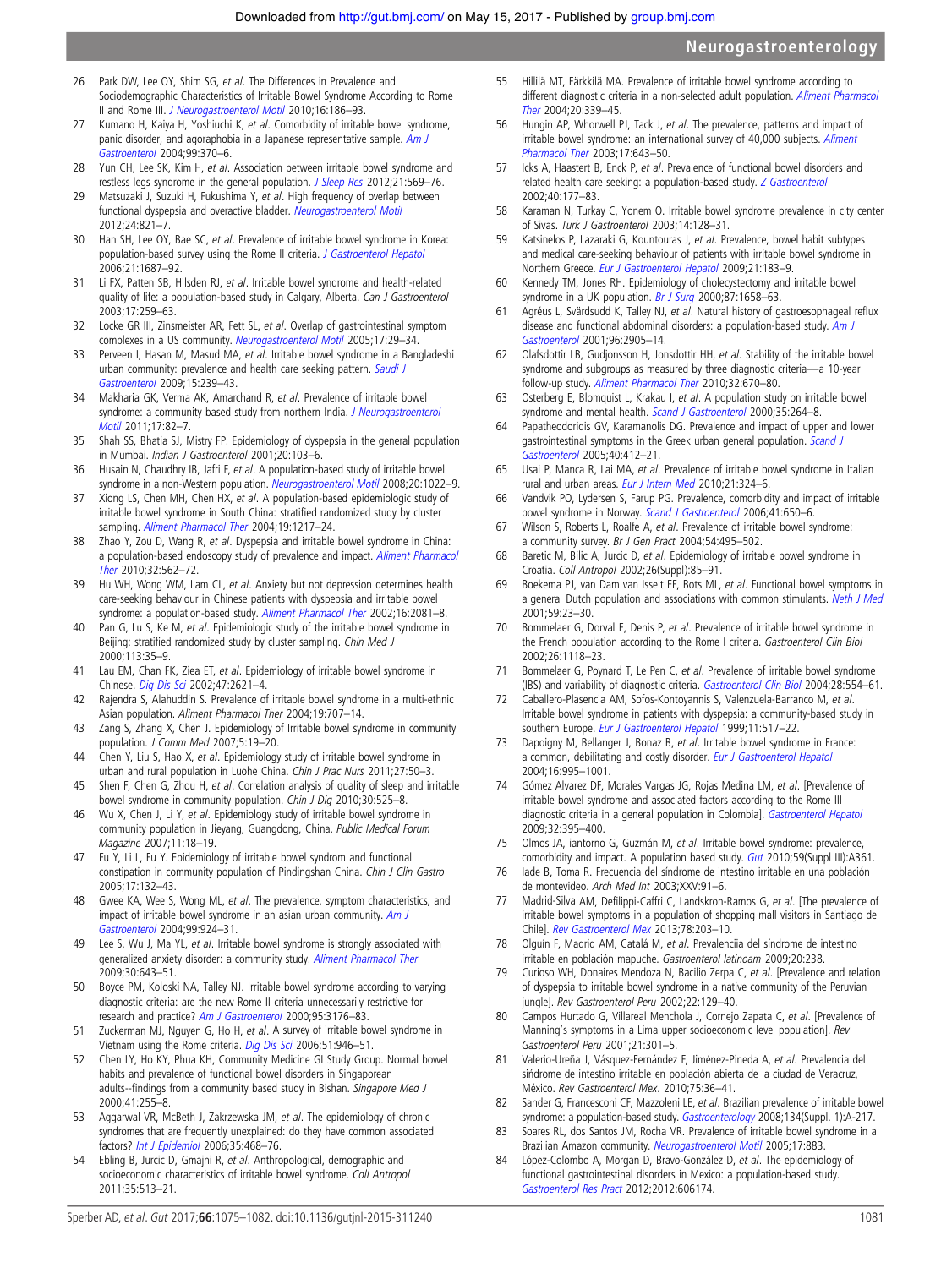- <span id="page-7-0"></span>85 Schmulson M, Adeyemo M, Gutiérrez-Reyes G, et al. Differences in gastrointestinal symptoms according to gender in Rome II positive IBS and dyspepsia in a Latin American population. [Am J Gastroenterol](http://dx.doi.org/10.1038/ajg.2010.58) 2010;105:925-32.
- 86 Schmulson M, Lopez-Colombo A, Mendoza-Gomez A, et al. The Rome III Adult Questionnaire in Spanish-Mexico has a low sensitivity for identifying IBS and higher sensitivity for uninvestigated dyspepsia. [Gastroenterology](http://dx.doi.org/10.1016/S0016-5085(12)63220-X) 2012;143(Suppl 1):S-829.
- 87 Veitia G, Gledhill T, Pernalete B, et al. Prevalencia del sindrome intenstino irritable en la poblacion adulta venezolana. Revista de la Sociedad Venezolana de Gastroenterogica 2011;65:266.
- 88 Morgan DR, Benshoff M, Cáceres M, et al. Irritable bowel syndrome and gastrointestinal parasite infection in a developing nation environment. [Gastroenterol Res Pract](http://dx.doi.org/10.1155/2012/343812) 2012;2012:343812.
- 89 Okeke EN, Ladep NG, Adah S, et al. Prevalence of irritable bowel syndrome: a community survey in an African population. [Ann Afr Med](http://dx.doi.org/10.4103/1596-3519.57241) 2009;8:177–80.
- 90 Yilmaz S, Dursun M, Ertem M, et al. The epidemiological aspects of irritable bowel syndrome in Southeastern Anatolia: a stratified randomised community-based study. [Int J Clin Pract](http://dx.doi.org/10.1111/j.1742-1241.2004.00377.x) 2005;59:361–9.
- 91 Celebi S, Acik Y, Deveci SE, et al. Epidemiological features of irritable bowel syndrome in a Turkish urban society. [J Gastroenterol Hepatol](http://dx.doi.org/10.1111/j.1440-1746.2004.03367.x) 2004;19:738-43.
- 92 Sperber AD, Shvartzman P, Friger M, et al. Unexpectedly low prevalence rates of IBS among adult Israeli Jews. [Neurogastroenterol Motil](http://dx.doi.org/10.1111/j.1365-2982.2005.00623.x) 2005;17:207–11.
- 93 Sperber AD, Friger M, Shvartzman P, et al. Rates of functional bowel disorders among Israeli Bedouins in rural areas compared with those who moved to permanent towns. [Clin Gastroenterol Hepatol](http://dx.doi.org/10.1016/S1542-3565(04)00553-1) 2005;3:342–8.
- 94 Khoshkrood-Mansoori B, Pourhoseingholi MA, Safaee A, et al. Irritable bowel syndrome: a population based study. J Gastrointestin Liver Dis 2009;18:413-18.
- 95 Hoseini-Asl MK, Amra B. Prevalence of irritable bowel syndrome in Shahrekord, Iran. Indian J Gastroenterol 2003;22:215-6.
- 96 Khademolhosseini F, Mehrabani D, Nejabat M, et al. Irritable bowel syndrome in adults over 35 years in Shiraz, southern Iran: prevalence and associated factors. J Res Med Sci 2011;16:200–6.
- 97 Schmulson M, Ortíz O, Santiago-Lomeli M, et al. Frequency of functional bowel disorders among healthy volunteers in Mexico City. [Dig Dis](http://dx.doi.org/10.1159/000092887) 2006;24:342-7.
- 98 Miwa H. Life style in persons with functional gastrointestinal disorders--large-scale internet survey of lifestyle in Japan. [Neurogastroenterol Motil](http://dx.doi.org/10.1111/j.1365-2982.2011.01872.x) 2012;24:464-71, e217.
- 99 Lijmer JG, Bossuyt PM, Heisterkamp SH. Exploring sources of heterogeneity in systematic reviews of diagnostic tests. [Stat Med](http://dx.doi.org/10.1002/sim.1185) 2002;21:1525–37.
- 100 Sperber AD, DeVellis RF, Boehlecke B. Cross-cultural translation: methodology and validation. [Journal of Cross-Cultural Psychology](http://dx.doi.org/10.1177/0022022194254006) 1994;25:501-24.
- 101 Sperber AD. Translation and validation of study instruments for cross-cultural research. [Gastroenterology](http://dx.doi.org/10.1053/j.gastro.2003.10.016) 2004;126:S124–8.
- 102 Olubuyide IO, Olawuyi F, Fasanmade AA. A study of irritable bowel syndrome diagnosed by Manning criteria in an African population. [Dig Dis Sci](http://dx.doi.org/10.1007/BF02064186) 1995;40:983-5.
- 103 Ghoshal UC, Abraham P, Bhatt C, et al. Epidemiological and clinical profile of irritable bowel syndrome in India: report of the Indian Society of Gastroenterology Task Force. Indian J Gastroenterol 2008;27:22–8.
- 104 Ghoshal UC, Abraham P, Bhatia SJ, et al. Comparison of Manning, Rome I, II, III, and Asian diagnostic criteria: Report of a multi-centric Indian irritable bowel syndrome (MIIBS) study. [Indian J Gastroenterol](http://dx.doi.org/10.1007/s12664-013-0365-7) 2013;32:369-75.
- 105 Srivastava D, Ghoshal U, Mittal RD, et al. Associations between IL-1RA polymorphisms and small intestinal bacterial overgrowth among patients with irritable bowel syndrome from India. [Neurogastroenterol Motil](http://dx.doi.org/10.1111/nmo.12399) 2014;26:1408-16.